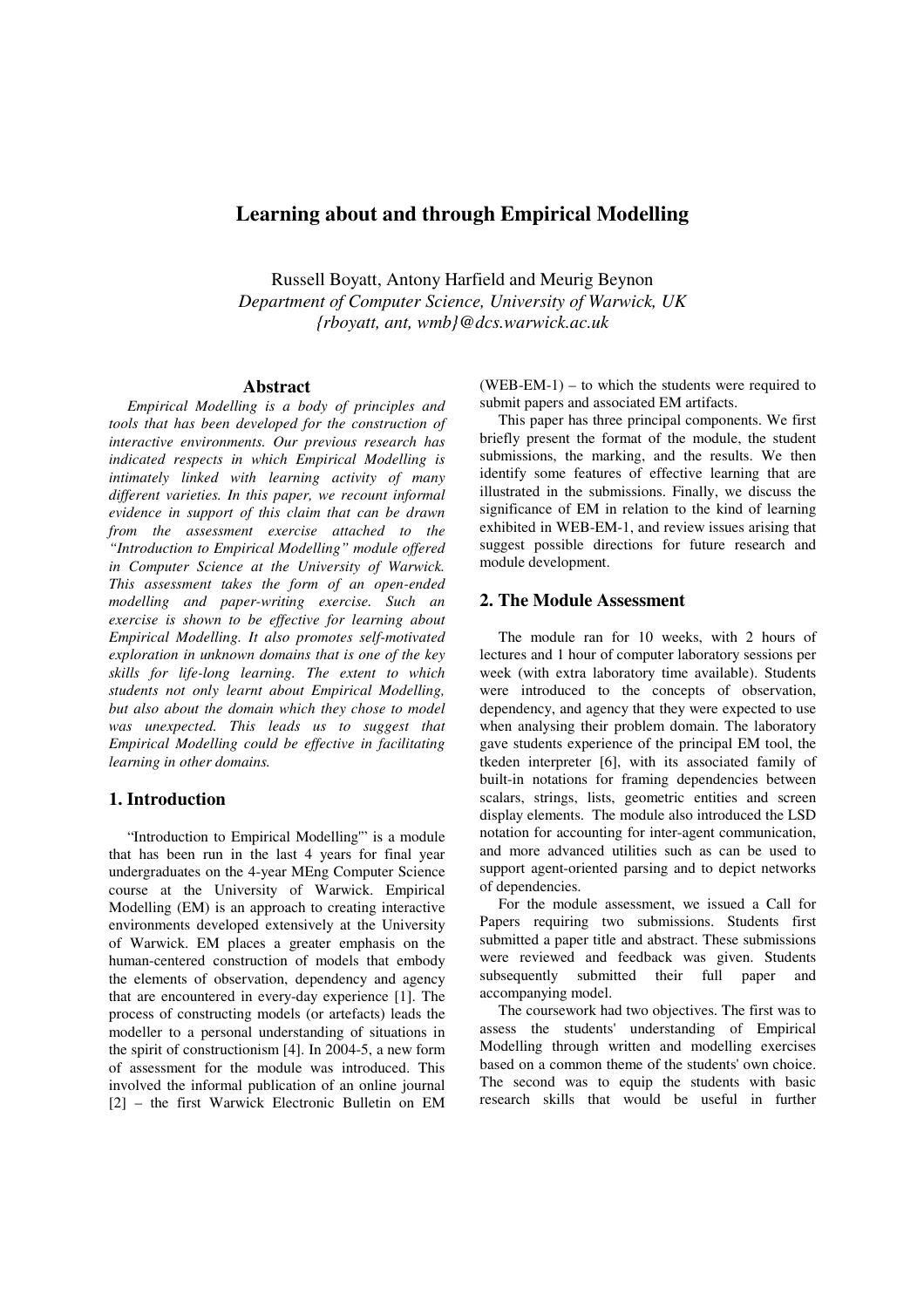education. In the Call for Papers, we requested that students submit original and high quality papers relating to Empirical Modelling and its applications supported by a relevant documented modelling study.

## **2.1 Background**

In the academic years 2002-03 and 2003-04, the coursework assessment required students to build a model using the EM tools. The students were all given the same task  $-$  in 2002-03 to implement a board game. and in 2003-04 to make a model of a heating system. Although many good submissions reflected the hard work of the students we felt the scope was not wide enough for capable students. On the evidence of their submissions, many students were keen to put effort into developing their submissions beyond the original specification even though their knowledge of board games and the workings of heating systems was limited. On that basis, it seemed natural to give students the opportunity to apply the EM tools and principles covered in the module to a subject of their choosing. Since many fourth year students are likely to proceed to research we also wanted to promote research skills that would assist their future studies.

## **2.2 Submissions**

The selection of the submissions to which we shall refer in this paper is listed below. A complete list of submissions is available from the first Warwick Electronic Bulletin on Empirical Modelling [2].

- Tournament. A notation and model for the organisation of knockout tournaments.
- IceCube. An exploration of IceCube, a technology developed by Microsoft that deals with reconciling divergent replicas of some shared system state.
- Grid computing. A simulation to allow exploration of the efficiency of a computing grid.
- Bridges. A model exploring basic engineering principles behind bridge building.
- Non-decimal bases. A learning artefact to aid the understanding of non-decimal bases.
- Greedy algorithms. A learning artefact to demonstrate a greedy algorithm for the 'making change' problem with different currencies.
- Wumpus. A model that illustrates the game of "Hunt the Wumpus" first introduced in AI research. A screenshot of this model can be seen in Figure 1.
- Poker. A model studying the communication of information in a game of poker.
- Frisbee. A model exploring the interaction in a game of frisbee.
- Human Biology. A dependency-based simulation to illustrate how the lungs function.

### **2.4 Marking**

Out of the 25 abstracts initially submitted and approved, all but six led on to final submissions to WEB-EM-1. Our analysis is based on the final submissions. Each submission comprised of a model and a paper; in the assessment process, these were marked together. The marks served as a good discriminant of skill and understanding in EM, lying in the range 45-80%, with an overall average of 63%.

## **3. Analysis**

This section describes aspects of learning that were highlighted by the assessment:

- Learning can occur and skills can be developed without a preconceived objective
- Learning is stimulated by personal interest.
- Learning is reinforced when practice and principles are combined.
- Learning is aided by exploration.

In the following section we shall consider respects in which Empirical Modelling is well-suited to supporting learning that exhibits these characteristics.

### **3.1 Learning can occur and skills can be developed without a preconceived objective**

As in previous years, the coursework helped to develop practical skills with the EM tools. However, the potential for emphasising different aspects of Empirical Modelling was apparent with this new style of assessment. Some students stuck to the basic tools whilst others made use of other, often more technical, tools and notations. The Frisbee model made use of only of the basic notations for data manipulation and line drawing, introduced at the beginning of the course, and the student was clearly proficient in building models with these notations. Other models, such as Tournament, involved the development of specialpurpose notations which exercised a different skillset associated with agent-oriented parsing. Another student modelled the game of poker from different viewpoints using the distributed EM tool. Others emphasised the incremental aspect of model-building in their model. For example, the Making Change model used incremental development to show how a learning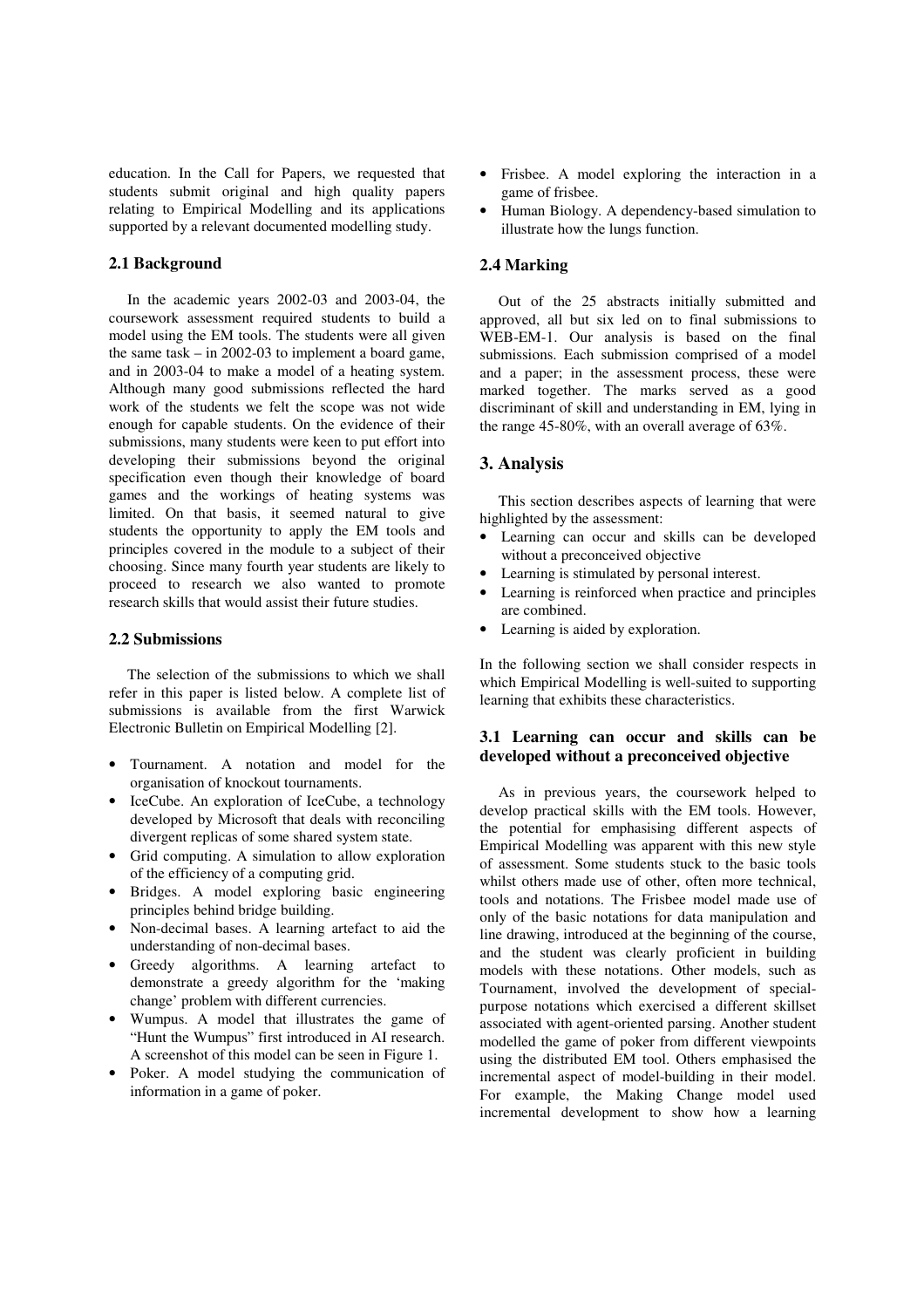artefact might be adapted to situations that arise and evolve as the understanding of the learner develops. Each student developed the same basic skills but some also demonstrated extra skills. The fact that students could choose what skills to develop within certain broad constraints contributed to the diversity and richness of the submissions.

The journal-style of assessment demands a different skill set from the typical computer science coursework. Coursework is usually a specific task which the student should tackle in a preconceived way and hence often results in similar submissions. In our assessment, the students were given a set of tools and asked to develop their own theme within a general framework of possible applications of EM. This required the student to be self-motivated and to think for themselves about how they should approach the coursework. As can be seen from section 2.3, a wide range of topics and interests was represented in the submissions.

We found that students were able to direct their own learning without being given a specific coursework objective. The student who submitted the Wumpus model initially set out to reconstruct the original Wumpus game using the EM tools provided. This proved successful but furthermore the interactive, open-ended nature of the environment allowed the student to model different scenarios they had not originally considered, e.g. by changing the rules of the game and/or manipulating the information presented to the player. In his submitted paper, he explained how through this interaction with his model he had begun to appreciate how his ability to win the game depended upon the rules of the artificial Wumpus world and how, outside such a constrained environment, pure reasoning was not always sufficient.

#### **3.2 Learning is stimulated by personal interest**

In his account of constructionism, Papert [4] stresses the importance of personal interest as a motivating factor for active learning in a constructionist idiom. In this spirit, the students were encouraged to think about issues of which they had particularly rich experience or were particularly interested in learning about. One student explored applications of greedy algorithms by carrying out empirical research into how her younger siblings learnt about giving the correct change. Coursework often forces students to study situations with which they are unfamiliar or topics that do not interest them. By choosing their topic, students were able to draw and build upon a wide range of prior knowledge, interests and experiences. EM actively encourages this type of learning [5]. Because students



**Figure 1. The Wumpus model**

worked on topics of their own choice, the focus of their effort could be on EM principles and tools and not on an arbitrary topic prescribed for them.

All of the submissions showed evidence of an interest in domains other than Empirical Modelling. These domains ranged from personal hobby interests to aspects of the computer science curriculum. The Poker and the Frisbee models were inspired by recreational interests. One student made use of his Grid Computing model to complement his coursework for another computer science module. Another developed some research by Microsoft into the IceCube framework. From the depth and quality of his submission, it is apparent that this student spent as much time learning about IceCube as they did about Empirical Modelling. This contributed significantly to the quality and ingenuity of his final model; it also demonstrated how the model-building could stimulate learning in other domains. Yet other students chose to model phenomena in other academic subject areas. One submission relating to human biology was a model of the lungs that incorporated a primitive simulation to expose the effects of damage to organs or of cigarette smoking. The simple but effective use of dependency in this model highlighted the extent to which naive medical knowledge of bodily functions is knowledge of basic inter-relationships between physical conditions and parameters. This underpinned the educational purpose behind the model – just one of many references to education in the written submissions.

## **3.3 Learning is reinforced when practice and principles are combined**

The practical element of a subject can often become divorced from reflection on principles. Although model-building is a useful tool for developing basic EM skills, it should be guided by higher-level motivations and interpretative activities. In previous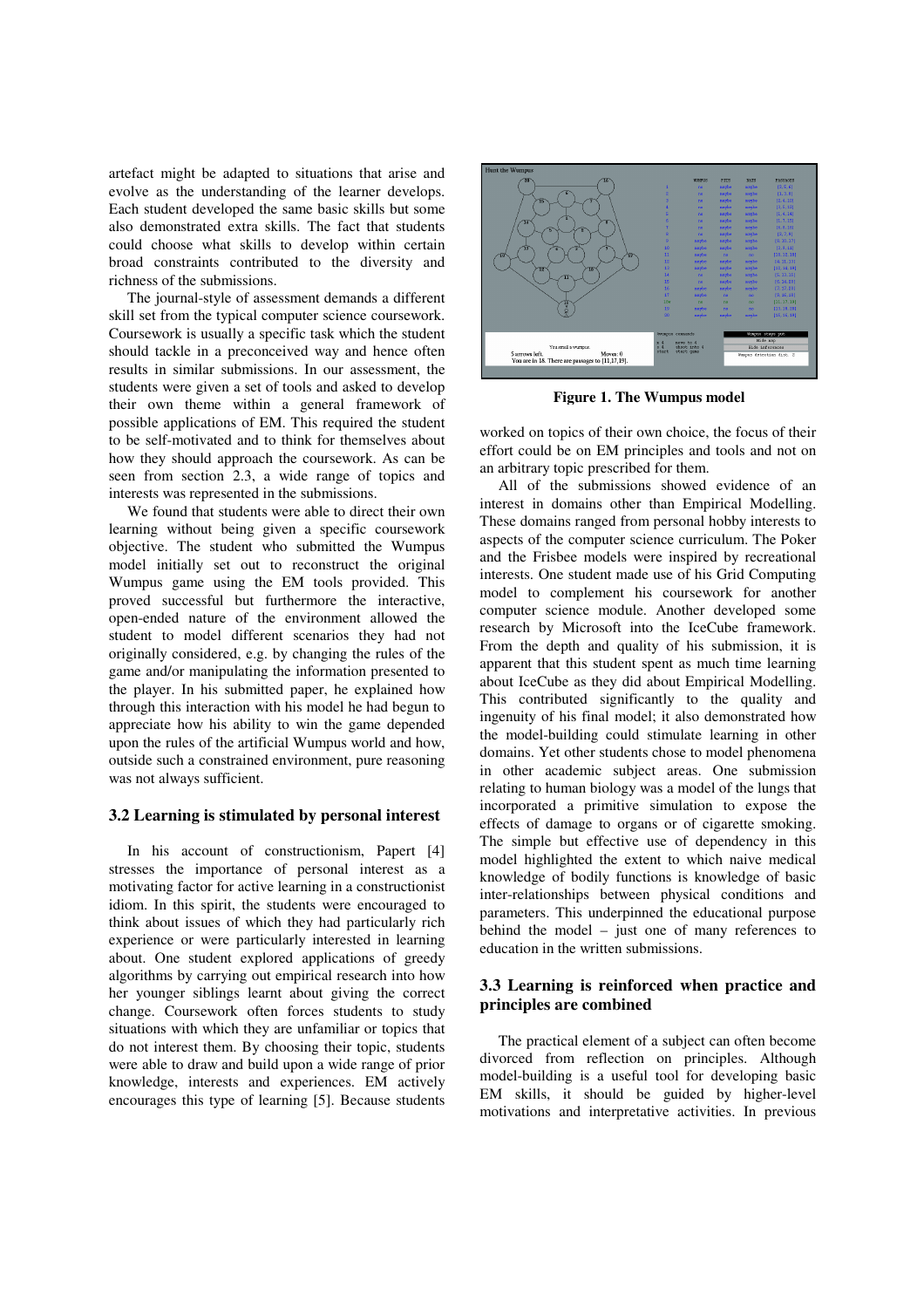years, the written component of coursework had been primarily oriented towards the technical documentation of models. Introducing the paper-writing exercise into the written component of the coursework helped to promote a broader awareness of the thinking behind EM and its implications.

Several models successfully illustrated deeper concepts of direct relevance to EM. In the Wumpus model, for instance, the environment can be configured so as to expose the limitations of logic outside a context of stable expectations and reliable knowledge. In his extension to the traditional AI game, the student was able to expose problematic aspects of a purely logicist outlook on intelligence in a manner that had not been preconceived. The Grid Computing model was a good example of a student using a model to convey concepts. In this case the model served to illustrate the basic principles of grid computing by generating animations of the kind of diagram that would typically be found in an introductory textbook.

#### **3.4 Learning is aided by exploration**

The quality of the submissions was such that most of the students were able to grasp the use of the EM tools and, in some cases, exploit their more advanced aspects. This is one reason why exploration into other domains occurred so naturally in the coursework. Once the tools had become familiar, the student no longer had to focus on the technicalities of modelling, but could make use of the tools to communicate or develop their domain understanding. As is to be expected, the better the student's EM skills, the more they were able to explore their problem domain.

To demonstrate this, we have categorized the submissions by the extent to which they explored their problem domain: little/no exploration, controlled exploration, and free exploration. Submissions that showed little/no exploration were generally based on the style of implementation that is quite familiar in computer science. A typical example is a model of a game that concentrates more on the implementation than exploring the observations, rules and interfaces that shape the interactions within the game. In the 'controlled exploration' category, the submissions often related to a problem domain with which the student was familiar, possibly drawn from the academic field. An example is the Human Biology model that enabled the user to explore the effect of smoking on the oxygen intake via the lungs. Models in the 'free exploration' category typically resulted from a student's engagement in unfamiliar problem domains. For example, the Bridges model originated in a basic study

of the strength of bridges and ended up modelling complex issues in suspension bridges. Applying a statistical T-test at a 99% confidence level shows that students who engaged in exploration achieved higher marks than the students who did not show signs of exploration in their coursework.

These observations suggest that students who had a good grasp of EM tools were able to engage fully with the problem domain and produce coursework of a higher standard. This is what you would expect as we were evaluating Empirical Modelling ability rather than expertise in the problem domain.

### **4. The significance of EM for learning**

The merits of EM as a vehicle for learning have been discussed and illustrated in detail elsewhere [5]. In particular, EM has been viewed as providing more effective support for constructionism than conventional approaches to computer-based modelling [3]. Crucial to this claim is the scope that EM offers to engage with activities that relate to the most primitive aspects of learning. EM artefacts can embody tacit pre-articulate knowledge that is expressed only through the modeller's personal interaction and interpretation.

The characteristics of the learning exhibited in the BB-EM submissions accord well with the WEB-EM submissions accord well characteristics of EM. Where conventional programmers are encouraged to assemble a secure base of knowledge prior to writing the first line of code, EM practitioners are encouraged to initiate their exploration of the application domain and their construction of a computer-based model simultaneously. The fundamental reason for this distinction in outlook has to do with the perception of knowledge that underlies thinking about conventional programming and EM. The conventional programmer targets sophisticated knowledge that is sufficient to provide a robust logical framework ('knowing *that* certain relationships hold') and complementary precise recipes for action ('knowing *how* to achieve specified goals'). By contrast, EM is primarily concerned with a much more primitive conception of knowing  $(cf, [1])$  – with conjunctions between experiences as personally encountered by the modeller. The qualities of EM artefacts stem from this grounding in experienceable connections that pervades the context within which all 'knowing that' and 'knowing how' is subsequently rooted.

The principal technical contribution of EM to moulding one experience so that it 'knows' another is to be found in the notions of observable, dependency and agency. The diversity of the domains represented in WEB-EM-1 is further evidence of the pervasive